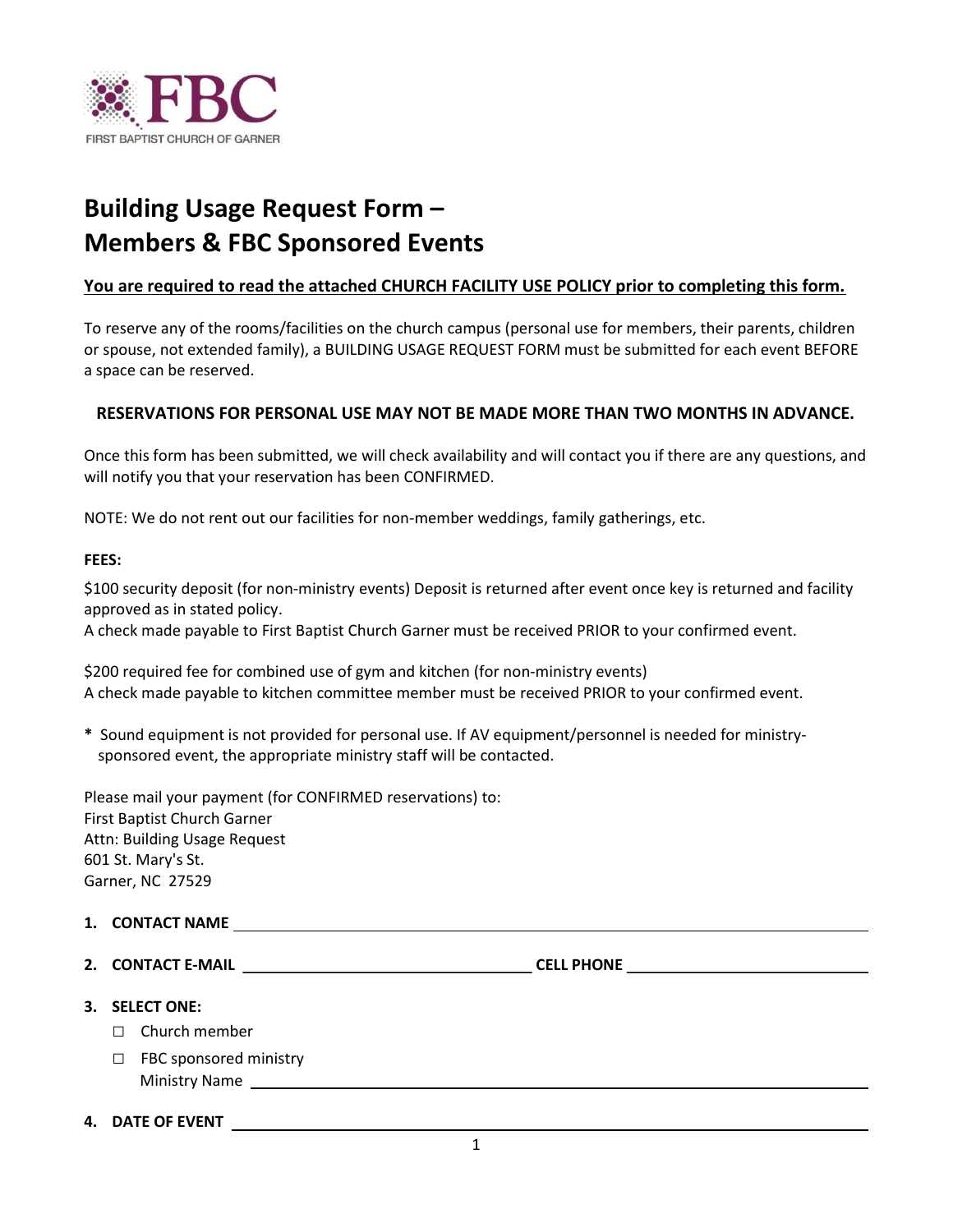- 5. DESCRIPTION OF EVENT
- 6. NUMBER OF PEOPLE ATTENDING (approximate)
- 7. ENTRANCE TIME
- 8. EXIT TIME

#### Information on Times

\* Set-up for the event is NOT to take place during the following times unless arrangements are made in advance with designated staff.

- Regular church activities (Sunday 9:00 am 1:30 pm and Wednesday 5:00 pm 9:00 pm)
- Weekday preschool hours (Monday-Friday (9:00 am 1:30 pm)
- Afterschool program hours (Monday-Friday 2:30 pm 6:00 pm)
- Track out camp (as scheduled)
- Summer camp (7:30 am 6:00 pm)

#### 9. DO YOUR EVENT PLANS INCLUDE PROVIDING CHILDCARE? □ Yes □ No

If yes, groups must request and receive approval for providing childcare during their event. If the request is approved, any adult supervising children, other than the child's parent or legal guardian, must pass a criminal background screening. Proof of background checks must be provided to the church office, or a background check may be obtained through FBC Garner for a fee of \$15.00 per background screening.

#### 10. ROOM(S) REQUESTED (check all that apply)

- $\Box$  Building 1 worship center
- $\Box$  Building 2 110 (Koinonia room)
- $\Box$  Building 2 206 (large conference room)
- $\Box$  Building 2 207 (small conference room)
- $\Box$  Building 3 (student worship center)
- $\Box$  Building 4 201 (choir room)
- □ Building 5 gym
- □ Building 5 kitchen
- $\Box$  Building 5 MP 1&2
- $\Box$  Building 5 MP 3&4
- □ Other

| 11. IS AUDIO/VIDEO EQUIPMENT NEEDED? $^*$ $\square$ Yes $\square$ No |  |
|----------------------------------------------------------------------|--|
|                                                                      |  |